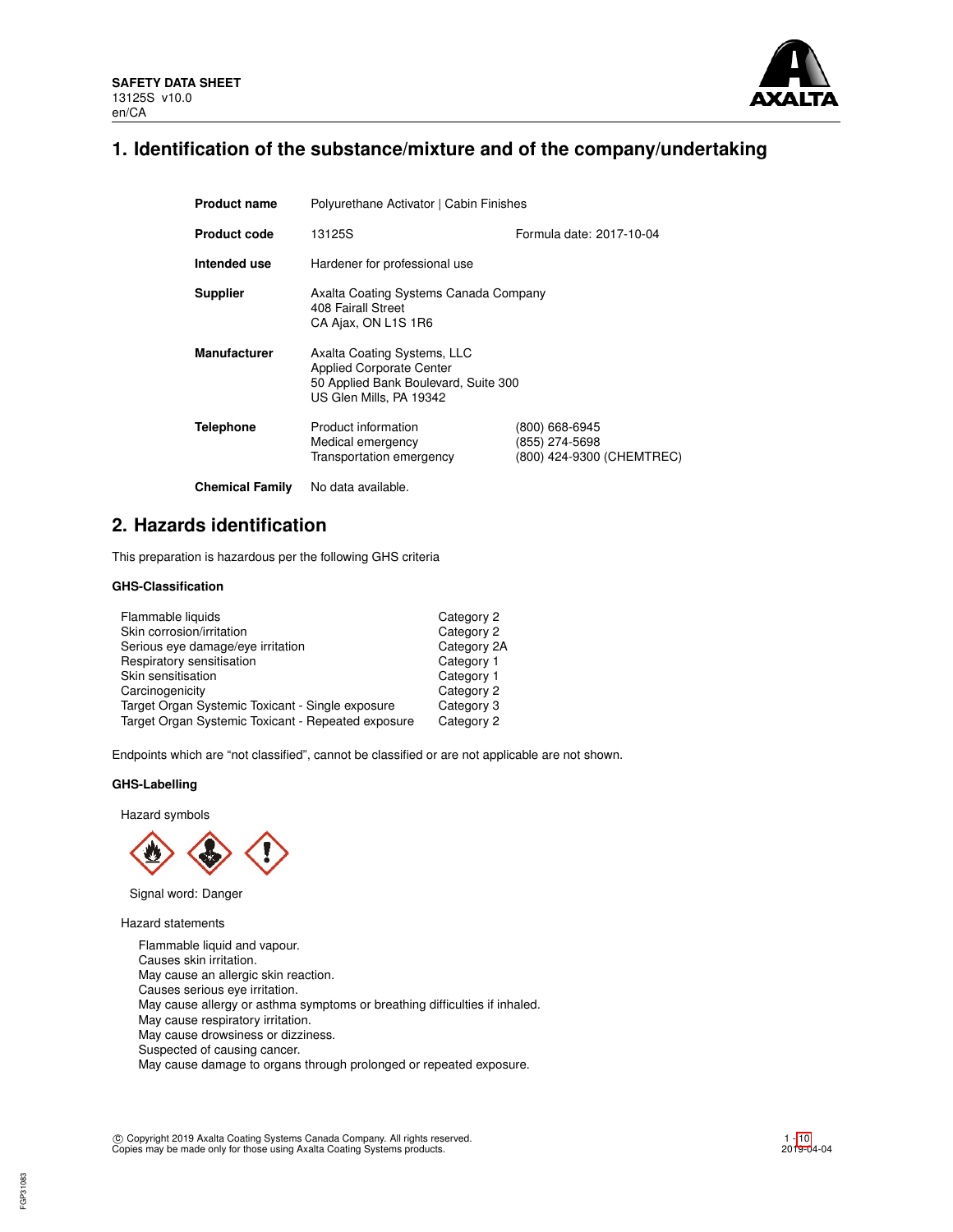

Precautionary statements

Obtain special instructions before use. Use explosion-proof electrical/ventilating/lighting equipment. Use only non-sparking tools. Do not breathe dust/ fume/ gas/ mist/ vapours/ spray. Use only outdoors or in a well-ventilated area. Contaminated work clothing should not be allowed out of the workplace. Wear protective gloves/protective clothing/eye protection/face protection. Wear respiratory protection. IF ON SKIN: Wash with plenty of soap and water. IF INHALED: Remove person to fresh air and keep comfortable for breathing. IF IN EYES: Rinse cautiously with water for several minutes. Remove contact lenses, if present and easy to do. Continue rinsing. Specific treatment (see supplemental first aid instructions on this label). If skin irritation or rash occurs: Get medical advice/ attention. If eye irritation persists: Get medical advice/ attention. If experiencing respiratory symptoms: Call a POISON CENTER/doctor. Store in a well-ventilated place. Keep container tightly closed. Store locked up. Dispose of contents/container in accordance with local regulations. Keep away from heat, hot surfaces, sparks, open flames and other ignition sources. No smoking. Ground and bond container and receiving equipment. Take action to prevent static discharges. IF ON SKIN (or hair): Take off immediately all contaminated clothing. Rinse skin with water or shower. Take off immediately all contaminated clothing and wash it before reuse.

# **Other hazards which do not result in classification**

Intentional misuse by deliberately concentrating and inhaling the contents may be harmful or fatal.

**The following percentage of the mixture consists of ingredient(s) with unknown acute toxicity:**  $0 %$ 

# **3. Composition/information on ingredients**

Mixture of synthetic resins and solvents

### **Components**

| CAS-No.        | Chemical name                       | Concentration |
|----------------|-------------------------------------|---------------|
| 28182-81-2     | Aliphatic polyisocyanate resin      | $30 - 60%$    |
| 123-86-4       | Butyl acetate                       | $15 - 40%$    |
| 1330-20-7      | Xylene                              | $7 - 13%$     |
| 763-69-9       | Ethyl 3-ethoxy propionate           | $5 - 10%$     |
| $100 - 41 - 4$ | Ethylbenzene                        | 2.6%          |
| 53880-05-0     | Isophorone diisocyanate homopolymer | $1 - 5%$      |
| 4083-64-1      | P-toluenesulfonyl isocyanate        | $0.1 - 1.0\%$ |

Actual concentration ranges withheld as a trade secret. Non-regulated ingredients 0.1 - 1.0%

# **4. First aid measures**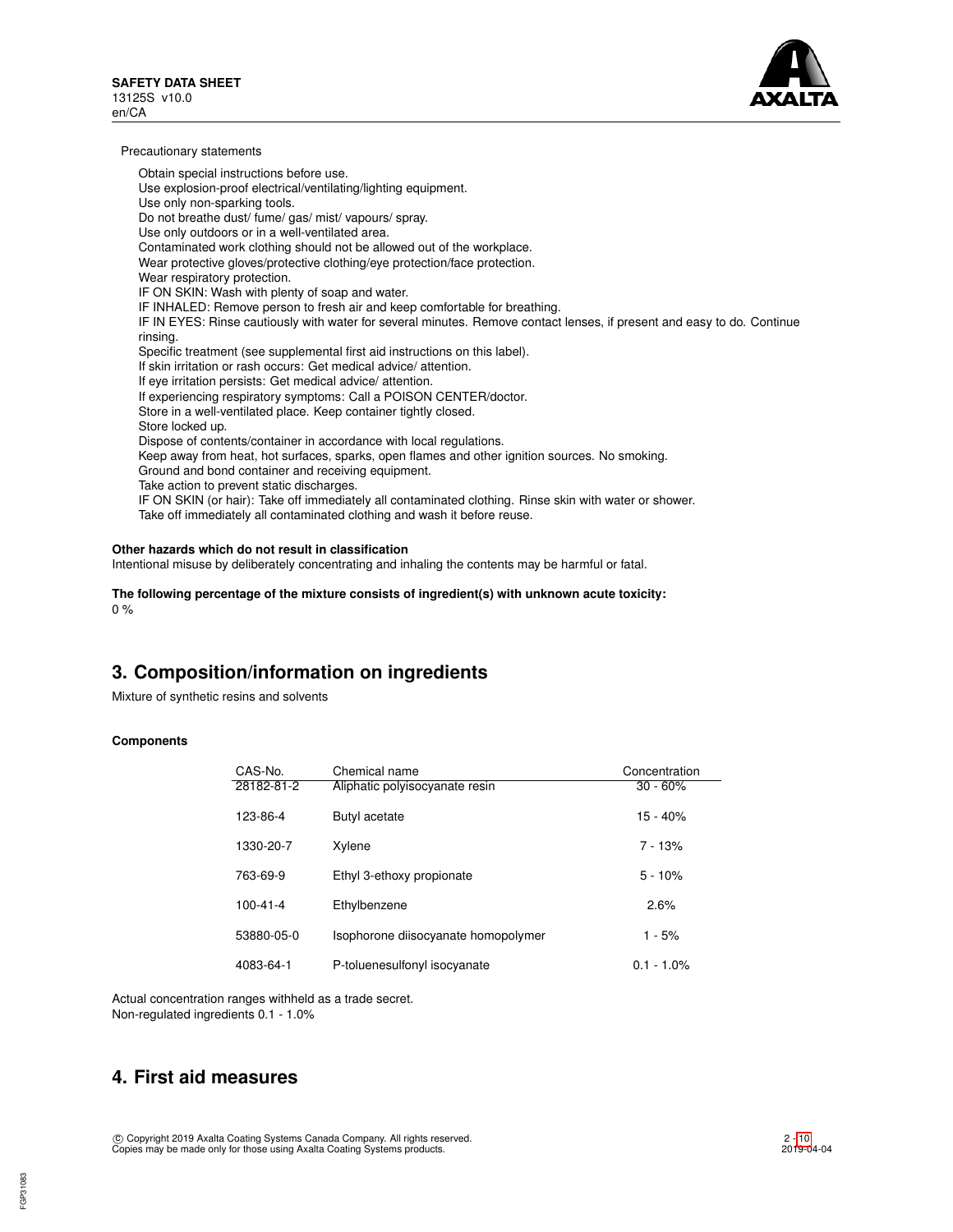

# **Eye contact**

Remove contact lenses. Irrigate copiously with clean, fresh water for at least 15 minutes, holding the eyelids apart. Seek medical advice.

#### **Skin contact**

Do NOT use solvents or thinners. Take off all contaminated clothing immediately. Wash skin thoroughly with soap and water or use recognized skin cleanser. If skin irritation persists, call a physician.

#### **Inhalation**

Avoid inhalation of vapour or mist. Move to fresh air in case of accidental inhalation of vapours. If breathing is irregular or stopped, administer artificial respiration. If unconscious place in recovery position and seek medical advice. If symptoms persist, call a physician.

#### **Ingestion**

If swallowed, seek medical advice immediately and show this safety data sheet (SDS) or product label. Do NOT induce vomiting. Keep at rest.

#### **Most Important Symptoms/effects, acute and delayed**

#### **Inhalation**

May cause nose and throat irritation. May cause nervous system depression characterized by the following progressive steps: headache, dizziness, nausea, staggering gait, confusion, unconsciousness. Reports have associated repeated and prolonged overexposure to solvents with permanent brain and nervous system damage. Exposure to isocyanates may cause respiratory sensitization. This effect may be permanent. Symptoms include an asthma-like reaction with shortness of breath, wheezing, cough or permanent lung sensitization. This effect may be delayed for several hours after exposure. Repeated overexposure to isocyanates may cause a decrease in lung function, which may be permanent. Individuals with lung or breathing problems or prior reactions to isocyanates must not be exposed to vapors or spray mist of this product.

### **Ingestion**

May result in gastrointestinal distress.

#### **Skin or eye contact**

May cause irritation or burning of the eyes. Repeated or prolonged liquid contact may cause skin irritation with discomfort and dermatitis. Skin contact my cause skin sensitization.

#### **Indication of Immediate medical attention and special treatment needed if necessary**

No data available on the product. See section 3 and 11 for hazardous ingredients found in the product.

# **5. Firefighting measures**

# **Suitable extinguishing media**

Universal aqueous film-forming foam, Carbon dioxide (CO2), Dry chemical

#### **Extinguishing media which shall not be used for safety reasons**

High volume water jet

# **Hazardous combustion products**

CO, CO2, smoke, and oxides of any heavy metals that are reported in "Composition, Information on Ingredients" section.

### **Fire and Explosion Hazards**

Flammable liquid. Vapor/air mixture will burn when an ignition source is present.

#### **Special Protective Equipment and Fire Fighting Procedures**

Full protective flameproof clothing should be worn as appropriate. Wear self-contained breathing apparatus for firefighting if necessary. In the event of fire, cool tanks with water spray. Do not allow run-off from fire fighting to enter public sewer systems or public waterways.

# **6. Accidental release measures**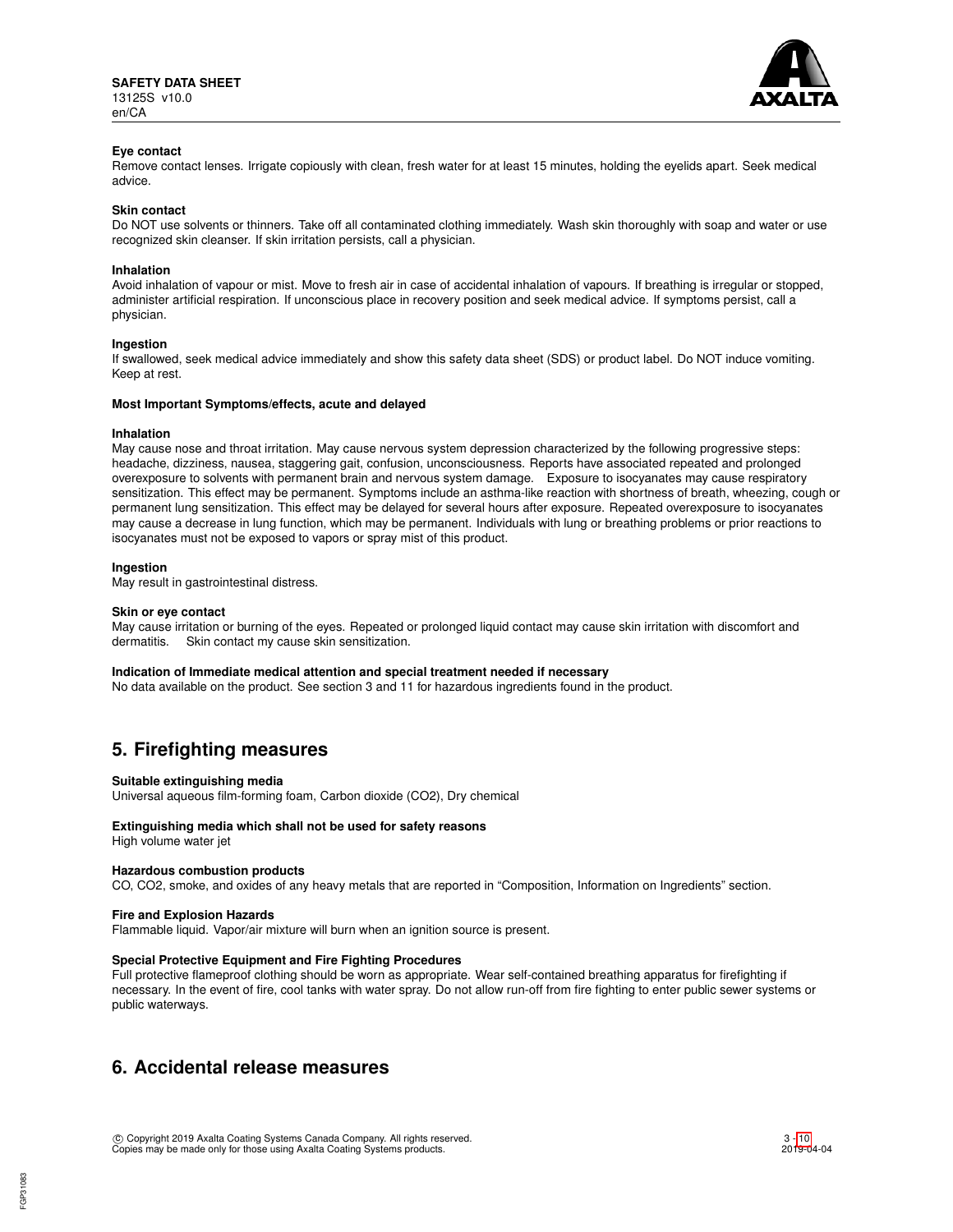

#### **Procedures for cleaning up spills or leaks**

Ventilate area. Remove sources of ignition. Do not breathe vapors. Do not get in eyes or on skin. Wear a positive-pressure, supplied-air respirator (NIOSH approved TC-19C), eye protection, gloves and protective clothing. Pour liquid decontamination solution over the spill and allow to sit at least 10 minutes. Typical decontamination solutions for isocyanate containing materials are: 20% Surfactant (Tergitol TM 10) and 80% Water OR 0-10% Ammonia, 2-5% Detergent and Water (balance) Confine and remove with inert absorbent. Pressure can be generated. Do not seal waste containers for 48 hours to allow C02 to vent. After 48 hours, material may be sealed and disposed of properly.

#### **Environmental precautions**

Do not let product enter drains. Notify the respective authorities in accordance with local law in the case of contamination of rivers, lakes or waste water systems.

# **7. Handling and storage**

#### **Precautions for safe handling**

Observe label precautions. Keep away from heat, sparks, flame, static discharge and other sources of ignition. VAPORS MAY CAUSE FLASH FIRE. Close container after each use. Ground containers when pouring. Do not transfer contents to bottles or unlabeled containers. Wash thoroughly after handling and before eating or smoking. Do not store above 49 °C (120 °F). If material is a coating: do not sand, flame cut, braze or weld dry coating without a NIOSH approved air purifying respirator with particulate filters or appropriate ventilation , and gloves. Combustible dust clouds may be created where operations produce fine material (dust). Avoid formation of significant deposits of material as they may become airborne and form combustible dust clouds. Build up of fine material should be cleaned using gentle sweeping or vacuuming in accordance with best practices. Cleaning methods (e.g. compressed air) which can generate potentially combustible dust clouds should not be used.

#### **Advice on protection against fire and explosion**

Solvent vapours are heavier than air and may spread along floors. Vapors may form explosive mixtures with air and will burn when an ignition source is present. Always keep in containers of same material as the original one. Never use pressure to empty container: container is not a pressure vessel. The accumulation of contaminated rags may result in spontaneous combustion. Good housekeeping standards and regular safe removal of waste materials will minimize the risks of spontaneous combustion and other fire hazards.

### **Storage**

### **Requirements for storage areas and containers**

Observe label precautions. Store in a dry, well ventilated place away from sources of heat, ignition and direct sunlight. No smoking. Prevent unauthorized access. Containers which are opened must be carefully resealed and kept upright to prevent leakage.

#### **Advice on common storage**

Store separately from oxidizing agents, strongly alkaline and strongly acidic materials, amines, alcohols and water. Precautions should be taken to avoid exposure to atmospheric humidity or water. Evolution of CO2 in closed containers causes overpressure and produces a risk of bursting.

#### **Additional information on storage conditions**

Precautions should be taken to avoid exposure to atmospheric humidity or water. Humid air and/or water will produce carbon dioxide which will pressurize the container. Open drum carefully as content may be under pressure.

# **8. Exposure controls/personal protection**

# **Engineering controls and work practices**

Provide adequate ventilation.

#### **National occupational exposure limits**

| CAS-No.  | Chemical name | Source Time  | Tvpe | Value<br>Note |
|----------|---------------|--------------|------|---------------|
| 123-86-4 | Butyl acetate | ACGIH 15 min | STEL | 200 ppm       |
|          |               | ACGIH 8 hr   | TWA  | $150$ ppm     |
|          |               | OSHA 8 hr    | TWA  | $150$ ppm     |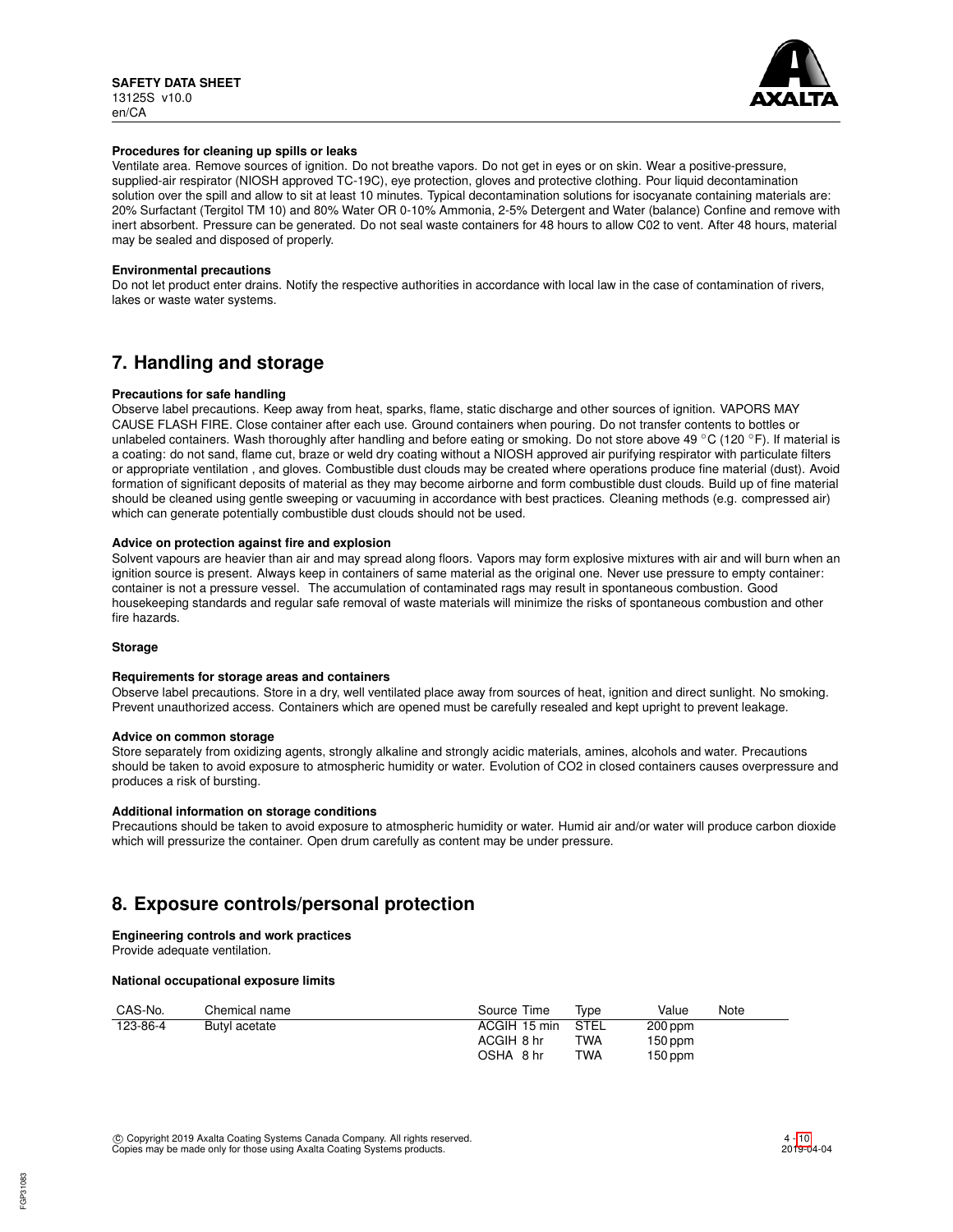

| CAS-No.        | Chemical name | Source Time                             | Type                                    | Value                             | Note |
|----------------|---------------|-----------------------------------------|-----------------------------------------|-----------------------------------|------|
| 1330-20-7      | Xvlene        | ACGIH 15 min<br>ACGIH 8 hr<br>OSHA 8 hr | <b>STEL</b><br><b>TWA</b><br><b>TWA</b> | 150 ppm<br>$100$ ppm<br>$100$ ppm |      |
| $100 - 41 - 4$ | Ethylbenzene  | ACGIH 8 hr<br>OSHA 8 hr                 | <b>TWA</b><br><b>TWA</b>                | 20 ppm<br>$100$ ppm               |      |

# **Glossary**

CEIL Ceiling exposure limit

STEL Short term exposure limit

TWA Time weighted average

TWAE Time-Weighted Average

#### **Protective equipment**

Personal protective equipment should be worn to prevent contact with eyes, skin or clothing.

### **Respiratory protection**

Do not breathe vapors or mists. Wear a positive-pressure, supplied air respirator (NIOSH approved TC-19C), while mixing activator with paint, during application and until all vapors and spray mists are exhausted. Follow respirator manufacturer s directions for respirator use. Do not permit anyone without protection in the painting area. Refer to the hardener/activator label instructions for further information. Individuals with history of lung or breathing problems or prior reaction to isocyanates should not use or be exposed to this product if mixed with isocyanate activators/hardeners.

#### **Eye protection**

Desirable in all industrial situations. Goggles are preferred to prevent eye irritation. If safety glasses are substituted, include splash guard or side shields.

# **Skin and body protection**

Neoprene gloves and coveralls are recommended.

## **Hygiene measures**

Wash skin thoroughly with soap and water or use recognized skin cleanser. Do NOT use solvents or thinners.

# **Environmental exposure controls**

Do not let product enter drains.

# **9. Physical and chemical properties**

# **Appearance**

**Form:** liquid **Colour:** clear **Odour:** Characteristic Paint Odor

| Flash point                                  | $26^{\circ}$ C         |  |  |
|----------------------------------------------|------------------------|--|--|
| Lower Explosive Limit                        | 1 %                    |  |  |
| Upper Explosive Limit                        | 9.8%                   |  |  |
| Evaporation rate                             | Slower than Ether      |  |  |
| Vapor pressure of principal solvent          | 5.8 hPa                |  |  |
| Solubility of Solvent In Water               | moderate               |  |  |
| Vapor density of principal solvent (Air = 1) | 4                      |  |  |
| Approx. Boiling Range                        | 125 °C<br>-74 – -24 °C |  |  |
| Approx. Freezing Range                       |                        |  |  |
| Gallon Weight (lbs/gal)                      | 8.34                   |  |  |
| <b>Specific Gravity</b>                      | 1.00                   |  |  |
| Percent Volatile By Volume                   | 59.50%                 |  |  |
| Percent Volatile By Weight                   | 53.05%                 |  |  |
| Percent Solids By Volume                     | 40.50%                 |  |  |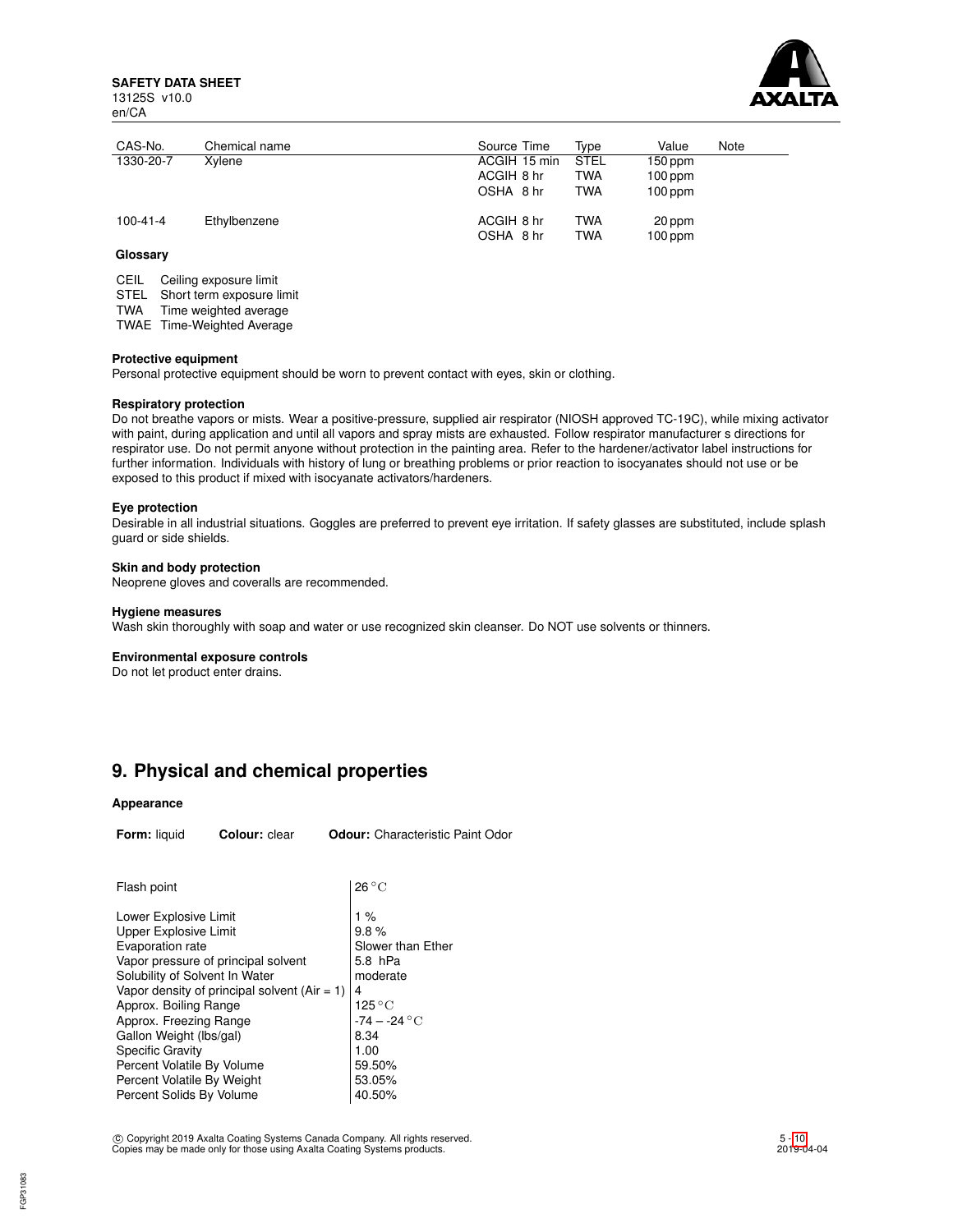

Percent Solids By Weight | 46.95% pH (waterborne systems only) Not applicable<br>
Partition coefficient: n-octanol/water No data available Partition coefficient: n-octanol/water No data applicion temperature 377 °C Ignition temperature 377 °C DIN 51794 Decomposition temperature Not applicable. Viscosity  $(23 °C)$  Not applicable. ISO 2431-1993

# **10. Stability and reactivity**

# **Stability**

**Stable** 

## **Conditions to avoid**

Stable under recommended storage and handling conditions (see section 7).

## **Materials to avoid**

Keep away from oxidizing agents and strongly acid or alkaline materials. Amines and alcohols cause exothermic reactions. Mixture reacts slowly with water resulting in evolution of CO2. Evolution of CO2 in closed containers causes overpressure and produces a risk of bursting.

## **Hazardous decomposition products**

When exposed to high temperatures may produce hazardous decomposition products such as carbon monoxide and dioxide, smoke, oxides of nitrogen as well as hydrogen cyanide, amines, alcohols and water.

## **Hazardous Polymerization**

Will not occur.

# **Sensitivity to Static Discharge**

Solvent vapors in air may explode if static grounding and bonding is not used during transfer of this product.

# **Sensitivity to Mechanical Impact**

None known.

# **11. Toxicological information**

# **Information on likely routes of exposure**

### **Inhalation**

May cause nose and throat irritation. May cause nervous system depression characterized by the following progressive steps: headache, dizziness, nausea, staggering gait, confusion, unconsciousness. Reports have associated repeated and prolonged overexposure to solvents with permanent brain and nervous system damage. Exposure to isocyanates may cause respiratory sensitization. This effect may be permanent. Symptoms include an asthma-like reaction with shortness of breath, wheezing, cough or permanent lung sensitization. This effect may be delayed for several hours after exposure. Repeated overexposure to isocyanates may cause a decrease in lung function, which may be permanent. Individuals with lung or breathing problems or prior reactions to isocyanates must not be exposed to vapors or spray mist of this product.

#### **Ingestion**

May result in gastrointestinal distress.

# **Skin or eye contact**

May cause irritation or burning of the eyes. Repeated or prolonged liquid contact may cause skin irritation with discomfort and dermatitis.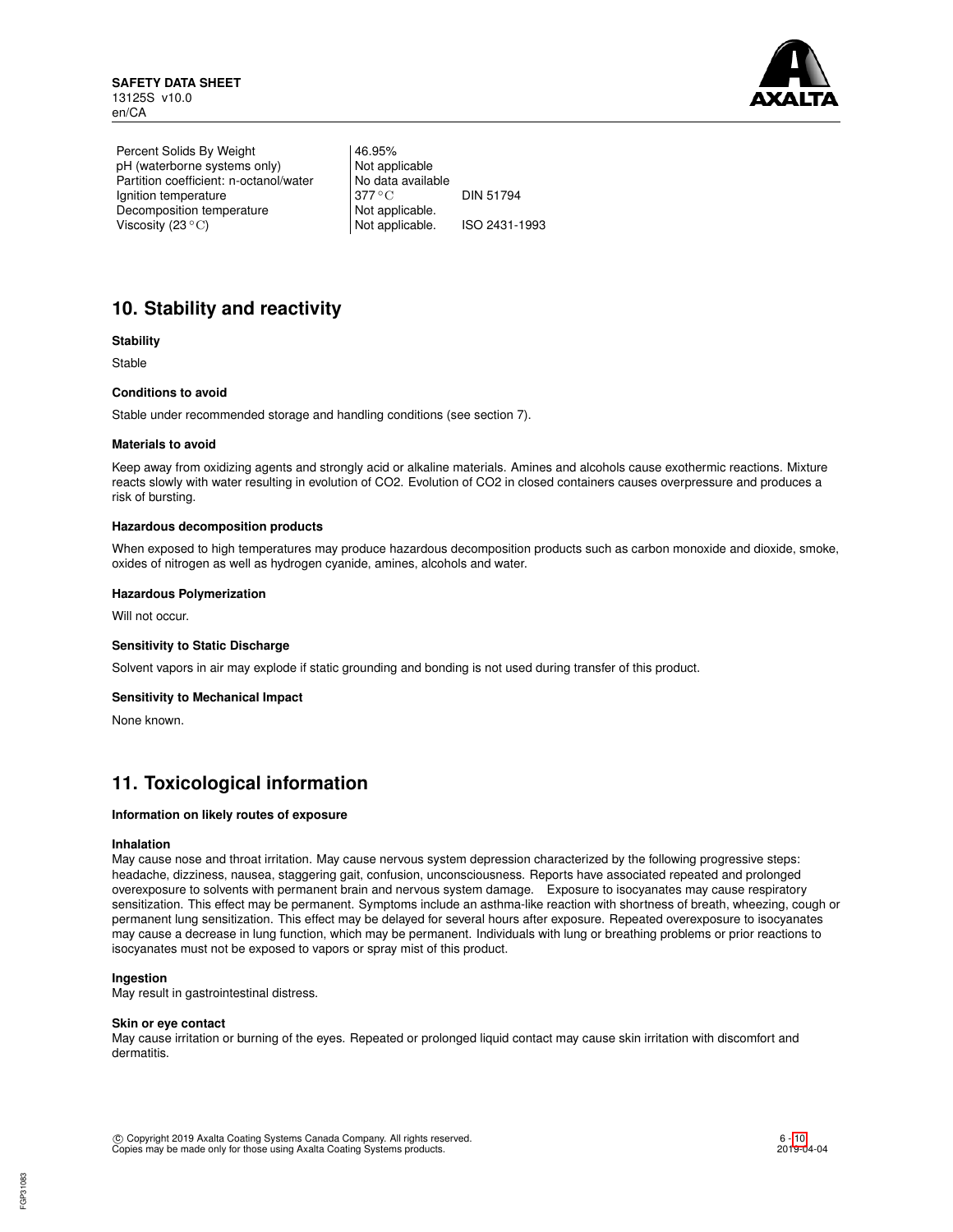

#### **Delayed and immediate effects and also chronic effects from short and long term exposure:**

**Acute oral toxicity** not hazardous

#### **Acute dermal toxicity** not hazardous

# **Acute inhalation toxicity**

not hazardous

% of unknown composition: 0 %

## **Skin corrosion/irritation**

|                                                                    | Butyl acetate<br>Xylene<br>Ethyl 3-ethoxy propionate<br>Ethylbenzene<br>P-toluenesulfonyl isocyanate Category 2 | Category 3<br>Category 2<br>Category 3<br>Category 2 |
|--------------------------------------------------------------------|-----------------------------------------------------------------------------------------------------------------|------------------------------------------------------|
| Serious eye damage/eye irritation                                  |                                                                                                                 |                                                      |
|                                                                    | Xylene<br>P-toluenesulfonyl isocyanate Category 2A                                                              | Category 2A                                          |
| <b>Respiratory sensitisation</b>                                   |                                                                                                                 |                                                      |
|                                                                    | P-toluenesulfonyl isocyanate Category 1                                                                         |                                                      |
| <b>Skin sensitisation</b>                                          |                                                                                                                 |                                                      |
|                                                                    | Aliphatic polyisocyanate resin<br>Isophorone diisocyanate homopolymer Category 1B                               | Category 1                                           |
| Germ cell mutagenicity<br>Not classified according to GHS criteria |                                                                                                                 |                                                      |
| Carcinogenicity                                                    |                                                                                                                 |                                                      |
|                                                                    | Ethylbenzene Category 2                                                                                         |                                                      |
|                                                                    |                                                                                                                 |                                                      |

**Toxicity for reproduction** Not classified according to GHS criteria

# **Target Organ Systemic Toxicant - Single exposure**

• **Inhalation**

**Respiratory system** Aliphatic polyisocyanate resin

### **Target Organ Systemic Toxicant - Repeated exposure** No data available.

### **Aspiration toxicity** Not classified according to GHS criteria

**Numerical measures of toxicity (acute toxicity estimation (ATE),etc. )** No information available.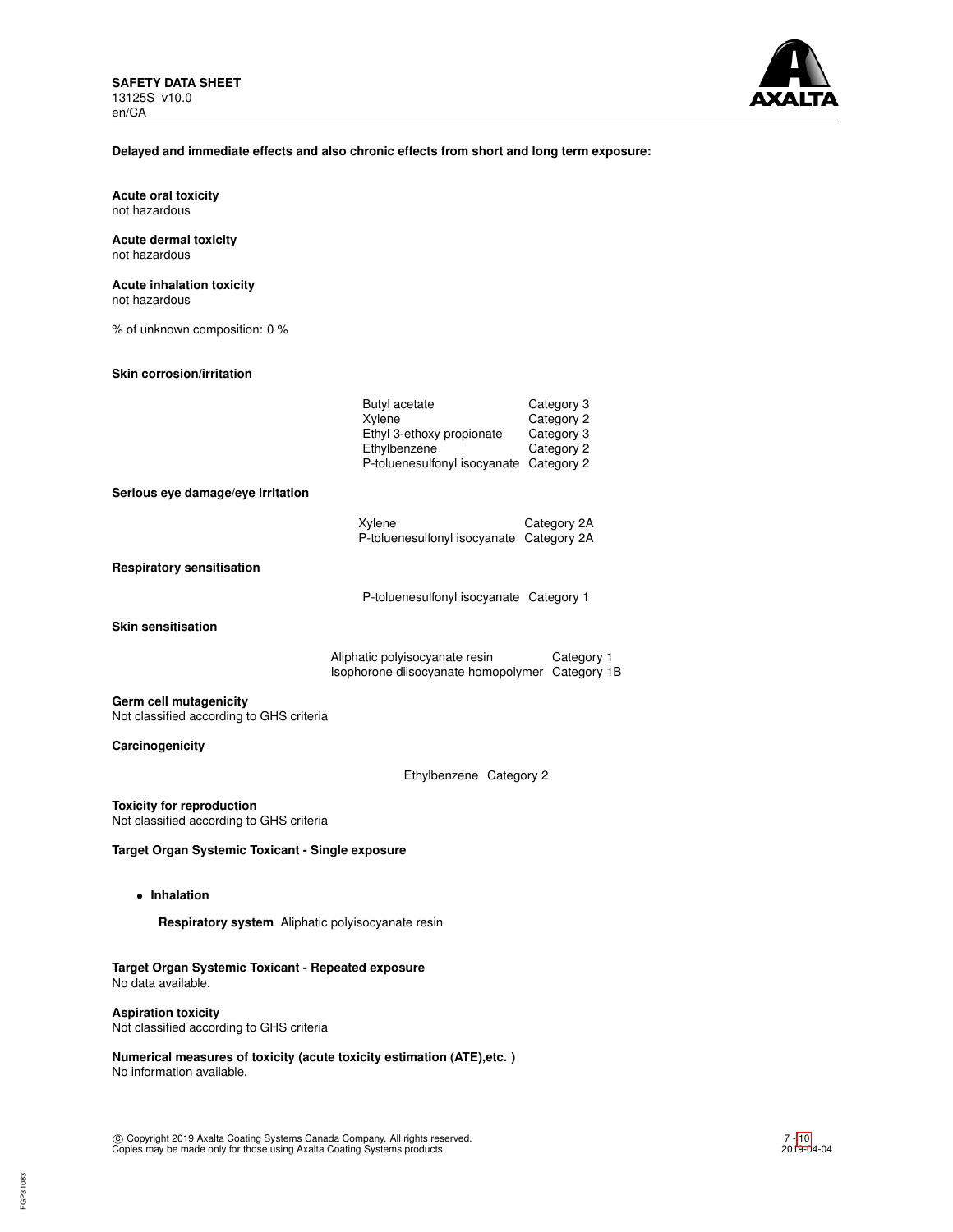

# **Symptoms related to the physical, chemical and toxicological characteristics**

Based on the properties of the isocyanate components and considering toxicological data on similar products, the following applies: This formulation may cause acute irritation and/or sensitization of the respiratory system leading to an asthmatic condition, wheeziness and a tightness of the chest. Sensitized persons may subsequently show asthmatic symptoms when exposed to atmospheric concentrations well below the OEL. Repeated exposure may lead to permanent respiratory disability. Exposure to component solvents vapours concentration in excess of the stated occupational exposure limit may result in adverse health effect such as mucous membrane and respiratory system irritation and adverse effect on kidney, liver and central nervous system. Symptoms and signs include headache, dizziness, fatigue, muscular weakness, drowsiness and in extreme cases, loss of consciousness. Through skin resorbtion, solvents can cause some of the effects described here. Repeated or prolonged contact with the preparation may cause removal of natural fat from the skin resulting in non-allergic contact dermatitis and absorption through the skin. The liquid splashed in the eyes may cause irritation and reversible damage. Components of the product may be absorbed into the body through the skin.

# **12. Ecological information**

There are no data available on the product itself. The product should not be allowed to enter drains or watercourses.

# **13. Disposal considerations**

### **Provincial Waste Classification**

Check appropriate provincial and local waste disposal regulations for proper classifications.

## **Waste Disposal Method**

Do not allow material to contaminate ground water systems. Incinerate or otherwise dispose of waste material in accordance with Federal, State, Provincial, and local requirements. Do not incinerate in closed containers.

# **14. Transport information**

### **International transport regulations**

| <b>IMDG (Sea transport)</b><br>UN number:<br>Proper shipping name:      | 1263<br>PAINT RELATED MATERIAL |
|-------------------------------------------------------------------------|--------------------------------|
| Hazard Class:                                                           | 3                              |
| Subsidiary Hazard Class:                                                | Not applicable.                |
| Packing group:                                                          | Ш                              |
| Marine Pollutant:                                                       | no                             |
| <b>ICAO/IATA (Air transport)</b><br>UN number:<br>Proper shipping name: | 1263<br>PAINT RELATED MATERIAL |
| Hazard Class:                                                           | 3                              |
| Subsidiary Hazard Class:                                                | Not applicable.                |
| Packing group:                                                          | Ш                              |
| TDG<br>UN number:<br>Proper shipping name:                              | 1263<br>PAINT RELATED MATERIAL |
| Hazard Class:                                                           | 3                              |
| Subsidiary Hazard Class:                                                | Not applicable.                |
| Packing group:                                                          | Ш                              |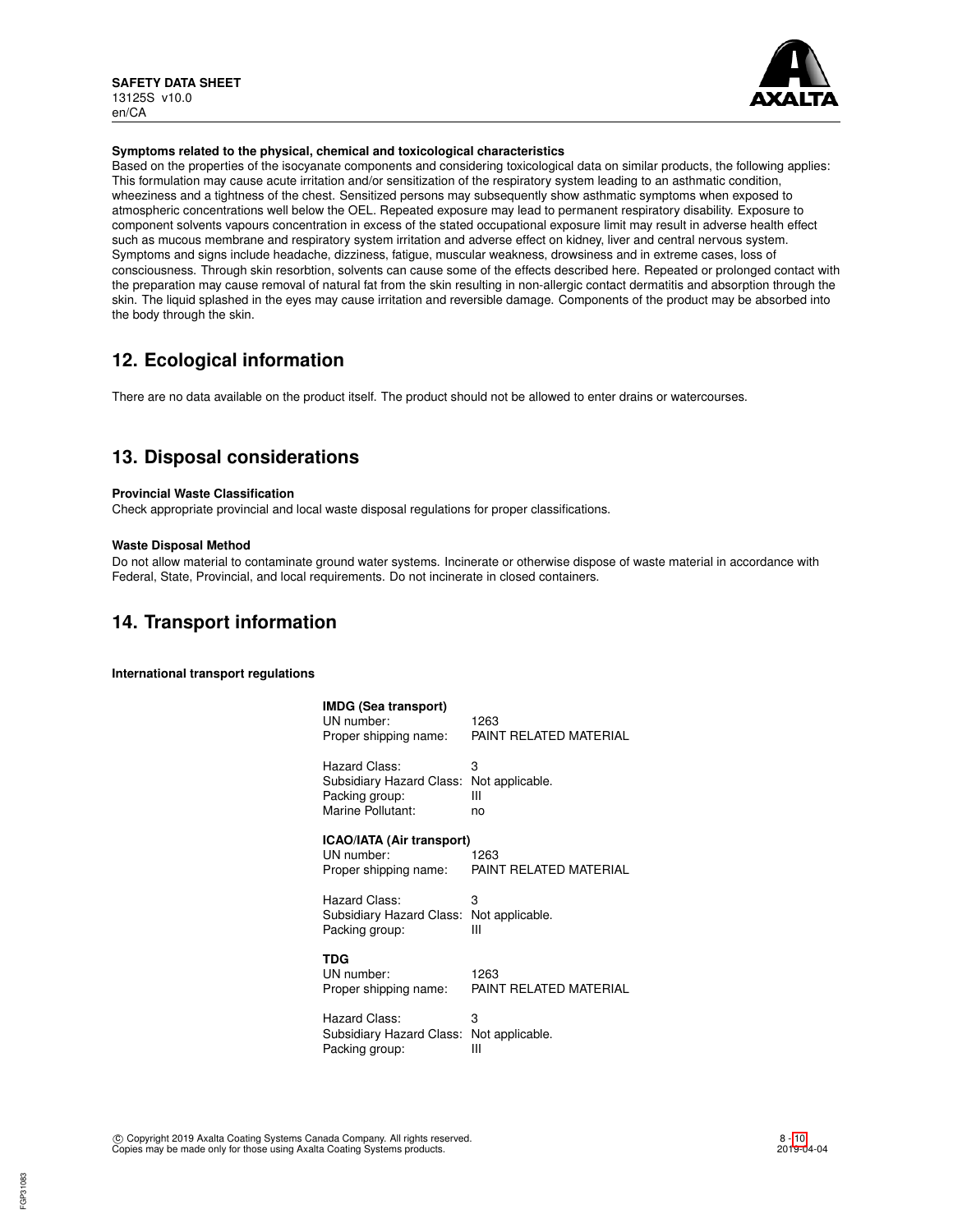

## **Matters needing attention for transportation**

Confirm that there is no breakage, corrosion, or leakage from the container before shipping. Be sure to prevent damage to cargo by loading so as to avoid falling, dropping, or collapse. Ship in appropriate containers with denotation of the content in accordance with the relevant statutes and rules.

# **15. Regulatory information**

# **TSCA Status**

In compliance with TSCA Inventory requirements for commercial purposes.

## **DSL Status**

All components of the mixture are listed on the DSL.

### **Photochemical Reactivity**

Photochemically reactive

### **Regulatory information**

|                       |                                    |     |           |           | <b>EPCRA</b>     |     | CERCLA    | CAA        |
|-----------------------|------------------------------------|-----|-----------|-----------|------------------|-----|-----------|------------|
| CAS#                  | Ingredient                         | 302 | TPQ.      | RQ.       | 311/312          | 313 | RQ(lbs)   | <b>HAP</b> |
| 28182-81-2 Aliphatic  | polyisocyanate                     | N   | <b>NR</b> | <b>NR</b> | A.C.R            | N   | ΝR        | N          |
|                       | resin                              |     |           |           |                  |     |           |            |
|                       | 123-86-4 Butyl acetate             | N   | <b>NR</b> | <b>NR</b> | A,C,F            | N   | <b>NR</b> | N          |
| 1330-20-7 Xylene      |                                    | N   | <b>NR</b> | <b>NR</b> | A,C,F            | Υ   | 100       | Y          |
|                       | 763-69-9 Ethyl 3-ethoxy propionate | N   | <b>NR</b> | <b>NR</b> | <b>NA</b>        | N   | <b>NR</b> | N          |
|                       | 100-41-4 Ethylbenzene              | N   | <b>NR</b> | <b>NR</b> | A,C,F            | Υ   | 1.000     | Y          |
| 53880-05-0 Isophorone | diisocyanate                       | N   | <b>NR</b> | NR I      | A, C, F, N, P, R | N   | ΝR        | N          |
|                       | homopolymer                        |     |           |           |                  |     |           |            |
| 4083-64-1             | P-toluenesulfonyl<br>iso-          | N   | NR        | <b>NR</b> | A.C.R            | N   | ΝR        | N          |
|                       | cyanate                            |     |           |           |                  |     |           |            |

# **Key:**

| <b>EPCRA</b>                                            | Emergency Planning and Community Right-to-know Act (aka Title III, SARA)                                                                                                                                                                       |                                            |  |
|---------------------------------------------------------|------------------------------------------------------------------------------------------------------------------------------------------------------------------------------------------------------------------------------------------------|--------------------------------------------|--|
| 302                                                     | Extremely hazardous substances                                                                                                                                                                                                                 |                                            |  |
| $311/312$ Categories $F =$ Fire Hazard                  | R = Reactivity Hazard<br>P = Pressure Related Hazard                                                                                                                                                                                           | $A = Acute$ Hazard<br>$C =$ Chronic Hazard |  |
| 313 Information                                         | Section 313 Supplier Notification - The chemicals listed above with<br>a 'Y' in the 313 column are subject to reporting requirements of<br>Section 313 of the Emergency Planning and Community<br>Right-to-Know act of 1986 and of 40 CFR 372. |                                            |  |
| <b>CERCLA</b><br>HAP<br><b>TPQ</b><br>RQ.<br>NA.<br>NR. | Comprehensive Emergency Response, Compensation and Liability Act of 1980.<br>Listed as a Clean Air Act Hazardous Air Pollutant.<br>Threshold Planning Quantity.<br><b>Reportable Quantity</b><br>not available<br>not regulated                |                                            |  |

# **16. Other information**

HMIS rating H: 3 F: 3 R: 1